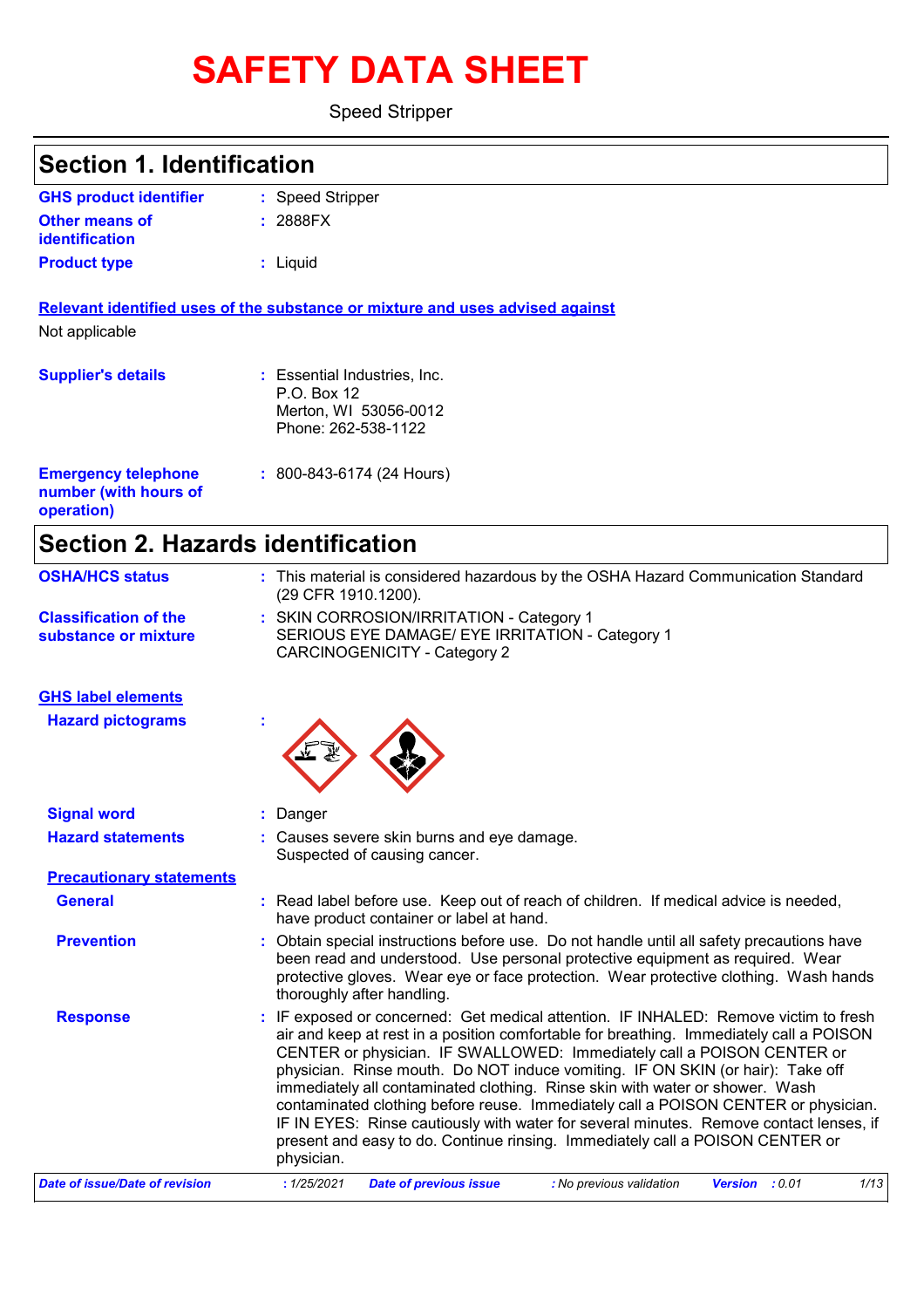### **Section 2. Hazards identification**

| <b>Storage</b>               | : Store locked up.                                                                                                     |
|------------------------------|------------------------------------------------------------------------------------------------------------------------|
| <b>Disposal</b>              | : Dispose of contents and container in accordance with all local, regional, national and<br>international regulations. |
| <b>Hazards not otherwise</b> | : None known.                                                                                                          |

**classified**

### **Section 3. Composition/information on ingredients**

| <b>Substance/mixture</b> | : Mixture       |
|--------------------------|-----------------|
| Other means of           | : Not available |
| <b>identification</b>    |                 |

#### **CAS number/other identifiers**

| <b>CAS</b> number   | : Not applicable |
|---------------------|------------------|
| <b>Product code</b> | : 2888FX         |

| <b>Ingredient name</b>           | $\frac{9}{6}$    | <b>CAS number</b>    |
|----------------------------------|------------------|----------------------|
| 2-butoxyethanol                  | 10 - 30          | 111-76-2             |
| 2-aminoethanol<br>Diethanolamine | $1 - 5$<br>$0 -$ | 141-43-5<br>111-42-2 |
|                                  |                  |                      |

Any concentration shown as a range is to protect confidentiality or is due to batch variation.

**There are no additional ingredients present which, within the current knowledge of the supplier and in the concentrations applicable, are classified as hazardous to health or the environment and hence require reporting in this section.**

**Occupational exposure limits, if available, are listed in Section 8.**

### **Section 4. First aid measures**

| <b>Description of necessary first aid measures</b> |                                                                                                                                                                                                                                                                                                                                                                                                                                                                                                                                                                                                                                                                                                                                                                                                                                                                                                              |  |
|----------------------------------------------------|--------------------------------------------------------------------------------------------------------------------------------------------------------------------------------------------------------------------------------------------------------------------------------------------------------------------------------------------------------------------------------------------------------------------------------------------------------------------------------------------------------------------------------------------------------------------------------------------------------------------------------------------------------------------------------------------------------------------------------------------------------------------------------------------------------------------------------------------------------------------------------------------------------------|--|
| Eye contact                                        | : Get medical attention immediately. Call a poison center or physician. Immediately flush<br>eyes with plenty of water, occasionally lifting the upper and lower eyelids. Check for and<br>remove any contact lenses. Continue to rinse for at least 10 minutes. Chemical burns<br>must be treated promptly by a physician.                                                                                                                                                                                                                                                                                                                                                                                                                                                                                                                                                                                  |  |
| <b>Inhalation</b>                                  | : Get medical attention immediately. Call a poison center or physician. Remove victim to<br>fresh air and keep at rest in a position comfortable for breathing. If it is suspected that<br>fumes are still present, the rescuer should wear an appropriate mask or self-contained<br>breathing apparatus. If not breathing, if breathing is irregular or if respiratory arrest<br>occurs, provide artificial respiration or oxygen by trained personnel. It may be<br>dangerous to the person providing aid to give mouth-to-mouth resuscitation. If<br>unconscious, place in recovery position and get medical attention immediately. Maintain<br>an open airway. Loosen tight clothing such as a collar, tie, belt or waistband. In case of<br>inhalation of decomposition products in a fire, symptoms may be delayed. The exposed<br>person may need to be kept under medical surveillance for 48 hours. |  |
| <b>Skin contact</b>                                | : Get medical attention immediately. Call a poison center or physician. Flush<br>contaminated skin with plenty of water. Remove contaminated clothing and shoes.<br>Wash contaminated clothing thoroughly with water before removing it, or wear gloves.<br>Continue to rinse for at least 10 minutes. Chemical burns must be treated promptly by a<br>physician. Wash clothing before reuse. Clean shoes thoroughly before reuse.                                                                                                                                                                                                                                                                                                                                                                                                                                                                           |  |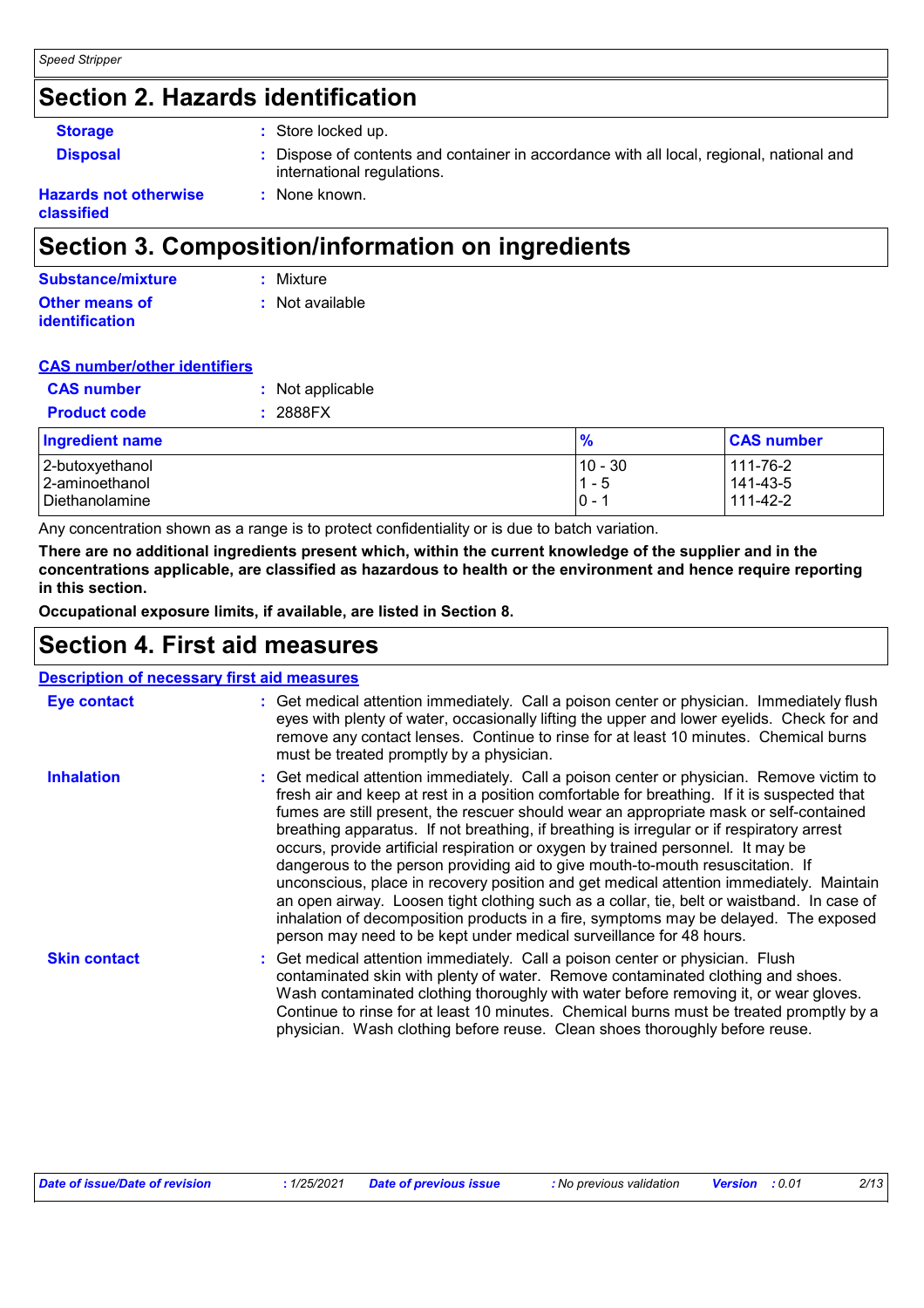| <b>Section 4. First aid measures</b> |  |
|--------------------------------------|--|
|--------------------------------------|--|

| <b>Ingestion</b> | : Get medical attention immediately. Call a poison center or physician. Wash out mouth<br>with water. Remove dentures if any. Remove victim to fresh air and keep at rest in a<br>position comfortable for breathing. If material has been swallowed and the exposed<br>person is conscious, give small quantities of water to drink. Stop if the exposed person<br>feels sick as vomiting may be dangerous. Do not induce vomiting unless directed to do<br>so by medical personnel. If vomiting occurs, the head should be kept low so that vomit<br>does not enter the lungs. Chemical burns must be treated promptly by a physician.<br>Never give anything by mouth to an unconscious person. If unconscious, place in<br>recovery position and get medical attention immediately. Maintain an open airway.<br>Loosen tight clothing such as a collar, tie, belt or waistband. |
|------------------|-------------------------------------------------------------------------------------------------------------------------------------------------------------------------------------------------------------------------------------------------------------------------------------------------------------------------------------------------------------------------------------------------------------------------------------------------------------------------------------------------------------------------------------------------------------------------------------------------------------------------------------------------------------------------------------------------------------------------------------------------------------------------------------------------------------------------------------------------------------------------------------|
|                  |                                                                                                                                                                                                                                                                                                                                                                                                                                                                                                                                                                                                                                                                                                                                                                                                                                                                                     |

| Most important symptoms/effects, acute and delayed |                                                                                                                                                                                                                                                                                                                                                                                                                 |
|----------------------------------------------------|-----------------------------------------------------------------------------------------------------------------------------------------------------------------------------------------------------------------------------------------------------------------------------------------------------------------------------------------------------------------------------------------------------------------|
| <b>Potential acute health effects</b>              |                                                                                                                                                                                                                                                                                                                                                                                                                 |
| <b>Eye contact</b>                                 | : Causes serious eye damage.                                                                                                                                                                                                                                                                                                                                                                                    |
| <b>Inhalation</b>                                  | : May give off gas, vapor or dust that is very irritating or corrosive to the respiratory<br>system. Exposure to decomposition products may cause a health hazard. Serious<br>effects may be delayed following exposure.                                                                                                                                                                                        |
| <b>Skin contact</b>                                | : Causes severe burns.                                                                                                                                                                                                                                                                                                                                                                                          |
| <b>Ingestion</b>                                   | : May cause burns to mouth, throat and stomach.                                                                                                                                                                                                                                                                                                                                                                 |
| <b>Over-exposure signs/symptoms</b>                |                                                                                                                                                                                                                                                                                                                                                                                                                 |
| <b>Eye contact</b>                                 | : Adverse symptoms may include the following:<br>pain<br>watering<br>redness                                                                                                                                                                                                                                                                                                                                    |
| <b>Inhalation</b>                                  | : No specific data.                                                                                                                                                                                                                                                                                                                                                                                             |
| <b>Skin contact</b>                                | : Adverse symptoms may include the following:<br>pain or irritation<br>redness<br>blistering may occur                                                                                                                                                                                                                                                                                                          |
| <b>Ingestion</b>                                   | : Adverse symptoms may include the following:<br>stomach pains                                                                                                                                                                                                                                                                                                                                                  |
|                                                    | Indication of immediate medical attention and special treatment needed, if necessary                                                                                                                                                                                                                                                                                                                            |
| <b>Notes to physician</b>                          | : In case of inhalation of decomposition products in a fire, symptoms may be delayed.<br>The exposed person may need to be kept under medical surveillance for 48 hours.                                                                                                                                                                                                                                        |
| <b>Specific treatments</b>                         | : No specific treatment.                                                                                                                                                                                                                                                                                                                                                                                        |
| <b>Protection of first-aiders</b>                  | : No action shall be taken involving any personal risk or without suitable training. If it is<br>suspected that fumes are still present, the rescuer should wear an appropriate mask or<br>self-contained breathing apparatus. It may be dangerous to the person providing aid to<br>give mouth-to-mouth resuscitation. Wash contaminated clothing thoroughly with water<br>before removing it, or wear gloves. |

**See toxicological information (section 8)**

### **Section 5. Fire-fighting measures**

| <b>Extinguishing media</b>             |                                                                 |
|----------------------------------------|-----------------------------------------------------------------|
| <b>Suitable extinguishing</b><br>media | : Use an extinguishing agent suitable for the surrounding fire. |
| Unsuitable extinguishing<br>media      | : None known.                                                   |

*Date of issue/Date of revision* **:** *1/25/2021 Date of previous issue : No previous validation Version : 0.01 3/13*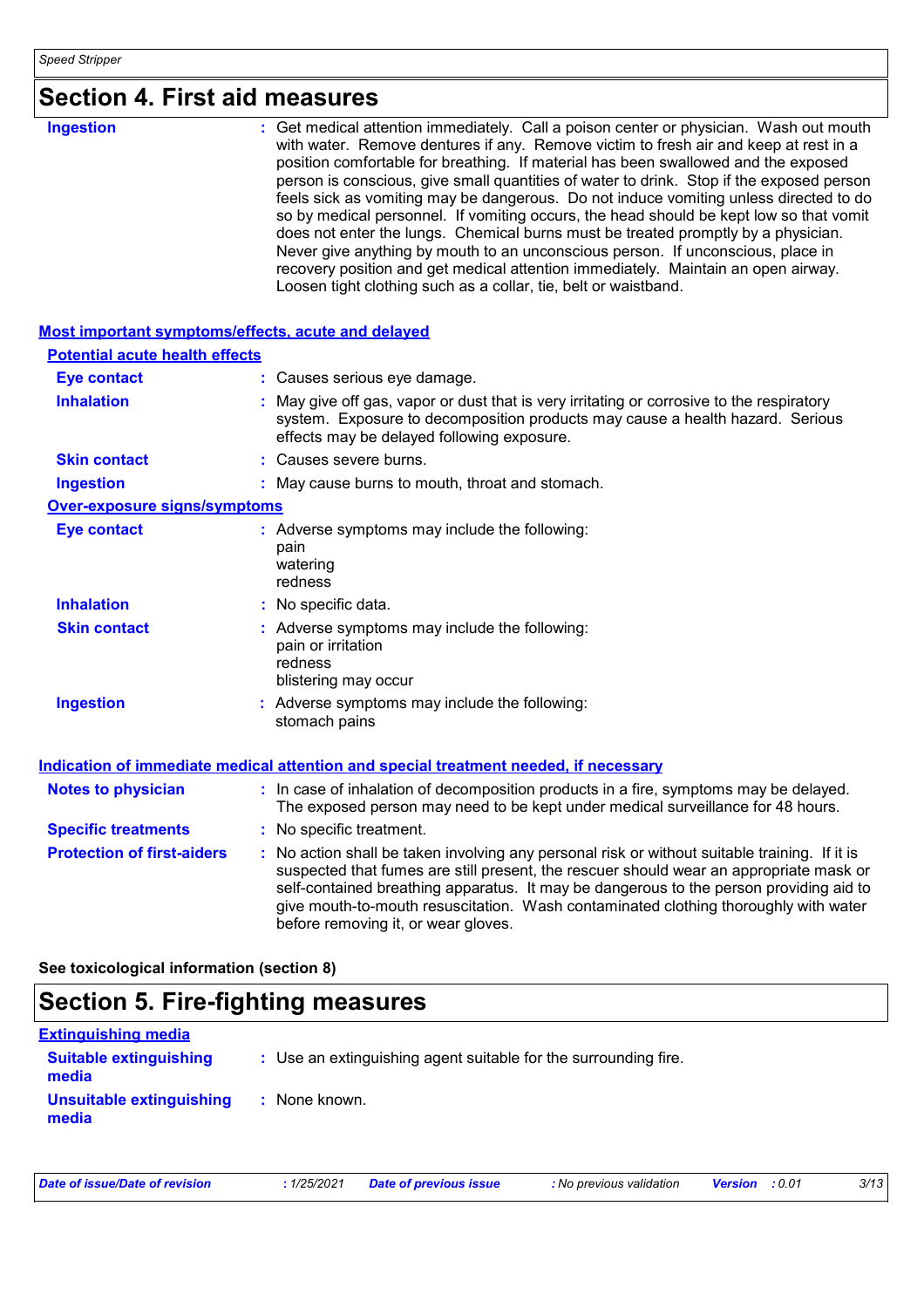### **Section 5. Fire-fighting measures**

| <b>Specific hazards arising</b><br>from the chemical     | : In a fire or if heated, a pressure increase will occur and the container may burst.                                                                                                               |
|----------------------------------------------------------|-----------------------------------------------------------------------------------------------------------------------------------------------------------------------------------------------------|
| <b>Hazardous thermal</b><br>decomposition products       | : Decomposition products may include the following materials:<br>carbon dioxide<br>carbon monoxide<br>nitrogen oxides                                                                               |
| <b>Special protective actions</b><br>for fire-fighters   | : Promptly isolate the scene by removing all persons from the vicinity of the incident if<br>there is a fire. No action shall be taken involving any personal risk or without suitable<br>training. |
| <b>Special protective</b><br>equipment for fire-fighters | Fire-fighters should wear appropriate protective equipment and self-contained breathing<br>apparatus (SCBA) with a full face-piece operated in positive pressure mode.                              |
|                                                          |                                                                                                                                                                                                     |

### **Section 6. Accidental release measures**

#### **Environmental precautions Personal precautions, protective equipment and emergency procedures** Stop leak if without risk. Move containers from spill area. Approach release from upwind. Prevent entry into sewers, water courses, basements or confined areas. Wash spillages into an effluent treatment plant or proceed as follows. Contain and collect **:** Avoid dispersal of spilled material and runoff and contact with soil, waterways, drains **:** No action shall be taken involving any personal risk or without suitable training. Evacuate surrounding areas. Keep unnecessary and unprotected personnel from entering. Do not touch or walk through spilled material. Do not breathe vapor or mist. Provide adequate ventilation. Wear appropriate respirator when ventilation is inadequate. Put on appropriate personal protective equipment. and sewers. Inform the relevant authorities if the product has caused environmental pollution (sewers, waterways, soil or air). **Large spill :** Stop leak if without risk. Move containers from spill area. Dilute with water and mop up if water-soluble. Alternatively, or if water-insoluble, absorb with an inert dry material and place in an appropriate waste disposal container. Dispose of via a licensed waste disposal contractor. **Small spill : Methods and materials for containment and cleaning up For non-emergency personnel For emergency responders :** If specialized clothing is required to deal with the spillage, take note of any information in Section 8 on suitable and unsuitable materials. See also the information in "For nonemergency personnel".

spillage with non-combustible, absorbent material e.g. sand, earth, vermiculite or diatomaceous earth and place in container for disposal according to local regulations (see Section 13). Dispose of via a licensed waste disposal contractor. Contaminated absorbent material may pose the same hazard as the spilled product. Note: see Section 1 for emergency contact information and Section 13 for waste disposal.

### **Section 7. Handling and storage**

#### **Protective measures Theory of the exponential exponent (see Section 8).** Avoid exposure obtain special instructions before use. Do not handle until all safety precautions have been read and understood. Do not get in eyes or on skin or clothing. Do not breathe vapor or mist. Do not ingest. If during normal use the material presents a respiratory hazard, use only with adequate ventilation or wear appropriate respirator. Keep in the original container or an approved alternative made from a compatible material, kept tightly closed when not in use. Empty containers retain product residue and can be hazardous. Do not reuse container. **Precautions for safe handling**

| Date of issue/Date of revision |  | : 1/25/2021 Date of previous issue | : No previous validation | <b>Version :</b> 0.01 |  | 4/13 |
|--------------------------------|--|------------------------------------|--------------------------|-----------------------|--|------|
|--------------------------------|--|------------------------------------|--------------------------|-----------------------|--|------|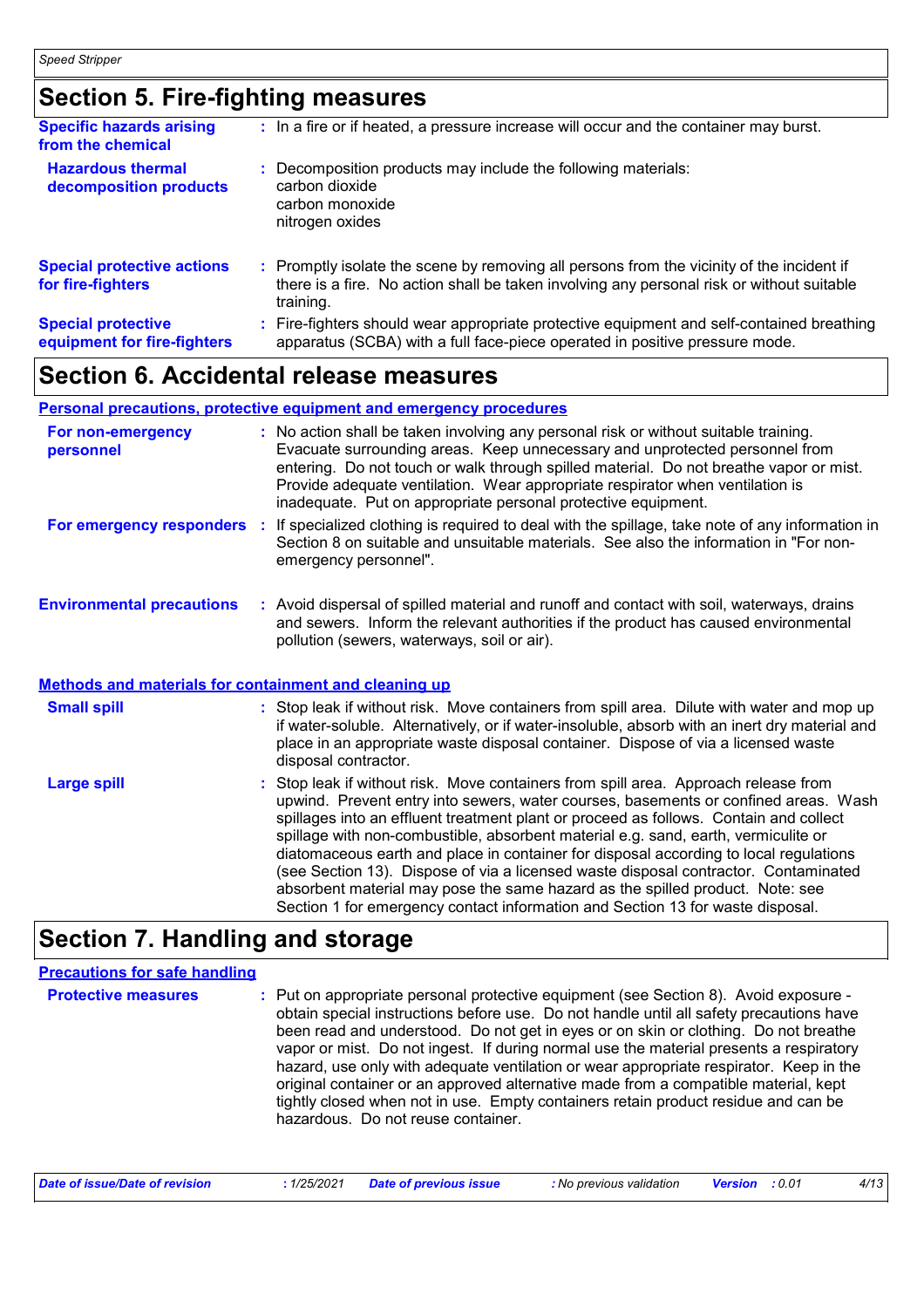### **Section 7. Handling and storage**

| <b>Advice on general</b><br>occupational hygiene                                 | measures. | : Eating, drinking and smoking should be prohibited in areas where this material is<br>handled, stored and processed. Workers should wash hands and face before eating,<br>drinking and smoking. Remove contaminated clothing and protective equipment before<br>entering eating areas. See also Section 8 for additional information on hygiene                                                                                                                                                            |
|----------------------------------------------------------------------------------|-----------|-------------------------------------------------------------------------------------------------------------------------------------------------------------------------------------------------------------------------------------------------------------------------------------------------------------------------------------------------------------------------------------------------------------------------------------------------------------------------------------------------------------|
| <b>Conditions for safe storage,</b><br>including any<br><b>incompatibilities</b> | п.        | Store in accordance with local regulations. Store in original container protected from<br>direct sunlight in a dry, cool and well-ventilated area, away from incompatible materials<br>and food and drink. Store locked up. Keep container tightly closed and sealed until<br>ready for use. Containers that have been opened must be carefully resealed and kept<br>upright to prevent leakage. Do not store in unlabeled containers. Use appropriate<br>containment to avoid environmental contamination. |

### **Section 8. Exposure controls/personal protection**

#### **Control parameters**

#### **Occupational exposure limits**

| <b>Ingredient name</b>         |                                              | <b>Exposure limits</b>                                            |
|--------------------------------|----------------------------------------------|-------------------------------------------------------------------|
| 2-butoxyethanol                |                                              | ACGIH TLV (United States, 6/2013).                                |
|                                |                                              | TWA: 20 ppm 8 hours.                                              |
|                                |                                              | OSHA PEL 1989 (United States, 3/1989).                            |
|                                |                                              | Absorbed through skin.                                            |
|                                |                                              | TWA: 25 ppm 8 hours.                                              |
|                                |                                              | TWA: $120 \text{ mg/m}^3$ 8 hours.                                |
|                                |                                              | NIOSH REL (United States, 10/2013).                               |
|                                |                                              | Absorbed through skin.                                            |
|                                |                                              | TWA: 5 ppm 10 hours.                                              |
|                                |                                              | TWA: $24 \text{ mg/m}^3$ 10 hours.                                |
|                                |                                              | OSHA PEL (United States, 2/2013).                                 |
|                                |                                              | Absorbed through skin.                                            |
|                                |                                              | TWA: 50 ppm 8 hours.                                              |
|                                |                                              | TWA: $240$ mg/m <sup>3</sup> 8 hours.                             |
| 2-aminoethanol                 |                                              | ACGIH TLV (United States, 6/2013).                                |
|                                |                                              | TWA: 3 ppm 8 hours.                                               |
|                                |                                              | TWA: 7.5 mg/m <sup>3</sup> 8 hours.                               |
|                                |                                              | STEL: 6 ppm 15 minutes.                                           |
|                                |                                              | STEL: 15 mg/m <sup>3</sup> 15 minutes.                            |
|                                |                                              | OSHA PEL 1989 (United States, 3/1989).                            |
|                                |                                              | TWA: 3 ppm 8 hours.                                               |
|                                |                                              | TWA: 8 mg/m <sup>3</sup> 8 hours.                                 |
|                                |                                              | STEL: 6 ppm 15 minutes.                                           |
|                                |                                              | STEL: 15 mg/m <sup>3</sup> 15 minutes.                            |
|                                |                                              | NIOSH REL (United States, 10/2013).                               |
|                                |                                              | TWA: 3 ppm 10 hours.                                              |
|                                |                                              | TWA: $8 \text{ mg/m}^3$ 10 hours.                                 |
|                                |                                              | STEL: 6 ppm 15 minutes.<br>STEL: 15 mg/m <sup>3</sup> 15 minutes. |
|                                |                                              | OSHA PEL (United States, 2/2013).                                 |
|                                |                                              | TWA: 3 ppm 8 hours.                                               |
|                                |                                              | TWA: 6 mg/m <sup>3</sup> 8 hours.                                 |
|                                |                                              |                                                                   |
| Diethanolamine                 |                                              | OSHA PEL 1989 (United States, 3/1989).                            |
|                                |                                              | TWA: 3 ppm 8 hours.                                               |
|                                |                                              | TWA: $15 \text{ mg/m}^3$ 8 hours.                                 |
|                                |                                              | NIOSH REL (United States, 10/2013).                               |
|                                |                                              | TWA: 3 ppm 10 hours.                                              |
|                                |                                              | TWA: 15 mg/m <sup>3</sup> 10 hours.                               |
| Date of issue/Date of revision | : 1/25/2021<br><b>Date of previous issue</b> | 5/13<br>Version : 0.01<br>: No previous validation                |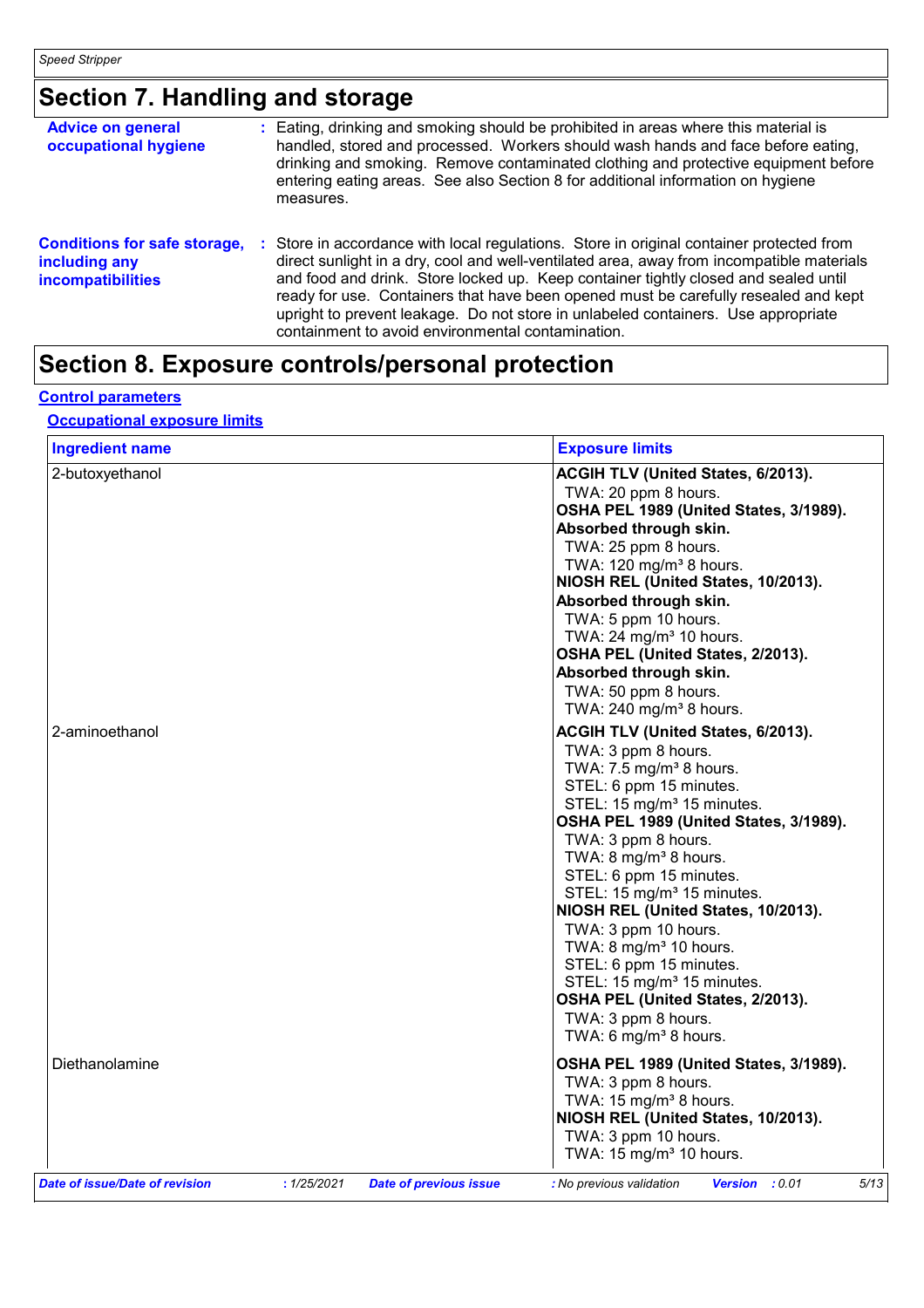### **Section 8. Exposure controls/personal protection**

| <b>ACGIH TLV (United States, 6/2013).</b>         |
|---------------------------------------------------|
| Absorbed through skin.                            |
| TWA: 1 mg/m <sup>3</sup> 8 hours. Form: Inhalable |
| fraction and vapor                                |

| <b>Appropriate engineering</b><br><b>controls</b> | : If user operations generate dust, fumes, gas, vapor or mist, use process enclosures,<br>local exhaust ventilation or other engineering controls to keep worker exposure to<br>airborne contaminants below any recommended or statutory limits.                                                                                                                                                                                                                                                                                                                                                                       |
|---------------------------------------------------|------------------------------------------------------------------------------------------------------------------------------------------------------------------------------------------------------------------------------------------------------------------------------------------------------------------------------------------------------------------------------------------------------------------------------------------------------------------------------------------------------------------------------------------------------------------------------------------------------------------------|
| <b>Environmental exposure</b><br>controls         | Emissions from ventilation or work process equipment should be checked to ensure<br>they comply with the requirements of environmental protection legislation. In some<br>cases, fume scrubbers, filters or engineering modifications to the process equipment<br>will be necessary to reduce emissions to acceptable levels.                                                                                                                                                                                                                                                                                          |
| <b>Individual protection measures</b>             |                                                                                                                                                                                                                                                                                                                                                                                                                                                                                                                                                                                                                        |
| <b>Hygiene measures</b>                           | : Wash hands, forearms and face thoroughly after handling chemical products, before<br>eating, smoking and using the lavatory and at the end of the working period.<br>Appropriate techniques should be used to remove potentially contaminated clothing.<br>Wash contaminated clothing before reusing. Ensure that eyewash stations and safety<br>showers are close to the workstation location.                                                                                                                                                                                                                      |
| <b>Eye/face protection</b>                        | Safety eyewear complying with an approved standard should be used when a risk<br>assessment indicates this is necessary to avoid exposure to liquid splashes, mists,<br>gases or dusts. If contact is possible, the following protection should be worn, unless<br>the assessment indicates a higher degree of protection: chemical splash goggles and/<br>or face shield. If inhalation hazards exist, a full-face respirator may be required instead.                                                                                                                                                                |
| <b>Skin protection</b>                            |                                                                                                                                                                                                                                                                                                                                                                                                                                                                                                                                                                                                                        |
| <b>Hand protection</b>                            | : Chemical-resistant, impervious gloves complying with an approved standard should be<br>worn at all times when handling chemical products if a risk assessment indicates this is<br>necessary. Considering the parameters specified by the glove manufacturer, check<br>during use that the gloves are still retaining their protective properties. It should be<br>noted that the time to breakthrough for any glove material may be different for different<br>glove manufacturers. In the case of mixtures, consisting of several substances, the<br>protection time of the gloves cannot be accurately estimated. |
| <b>Body protection</b>                            | Personal protective equipment for the body should be selected based on the task being<br>performed and the risks involved and should be approved by a specialist before<br>handling this product.                                                                                                                                                                                                                                                                                                                                                                                                                      |
| <b>Other skin protection</b>                      | Appropriate footwear and any additional skin protection measures should be selected<br>based on the task being performed and the risks involved and should be approved by a<br>specialist before handling this product.                                                                                                                                                                                                                                                                                                                                                                                                |
| <b>Respiratory protection</b>                     | : Use a properly fitted, air-purifying or air-fed respirator complying with an approved<br>standard if a risk assessment indicates this is necessary. Respirator selection must be<br>based on known or anticipated exposure levels, the hazards of the product and the safe<br>working limits of the selected respirator.                                                                                                                                                                                                                                                                                             |

### **Section 9. Physical and chemical properties**

| <b>Appearance</b>              |                                              |                          |                          |      |
|--------------------------------|----------------------------------------------|--------------------------|--------------------------|------|
| <b>Physical state</b>          | : Liquid                                     |                          |                          |      |
| <b>Color</b>                   | : Colorless                                  |                          |                          |      |
| <b>Odor</b>                    | : Solvent                                    |                          |                          |      |
| <b>Odor threshold</b>          | : Not available                              |                          |                          |      |
| pH                             | $: 10.5$ to 11.5                             |                          |                          |      |
| <b>Melting point</b>           | : $0^{\circ}$ C (32 $^{\circ}$ F)            |                          |                          |      |
| <b>Boiling point</b>           | : $100^{\circ}$ C (212 $^{\circ}$ F)         |                          |                          |      |
| Date of issue/Date of revision | <b>Date of previous issue</b><br>: 1/25/2021 | : No previous validation | : 0.01<br><b>Version</b> | 6/13 |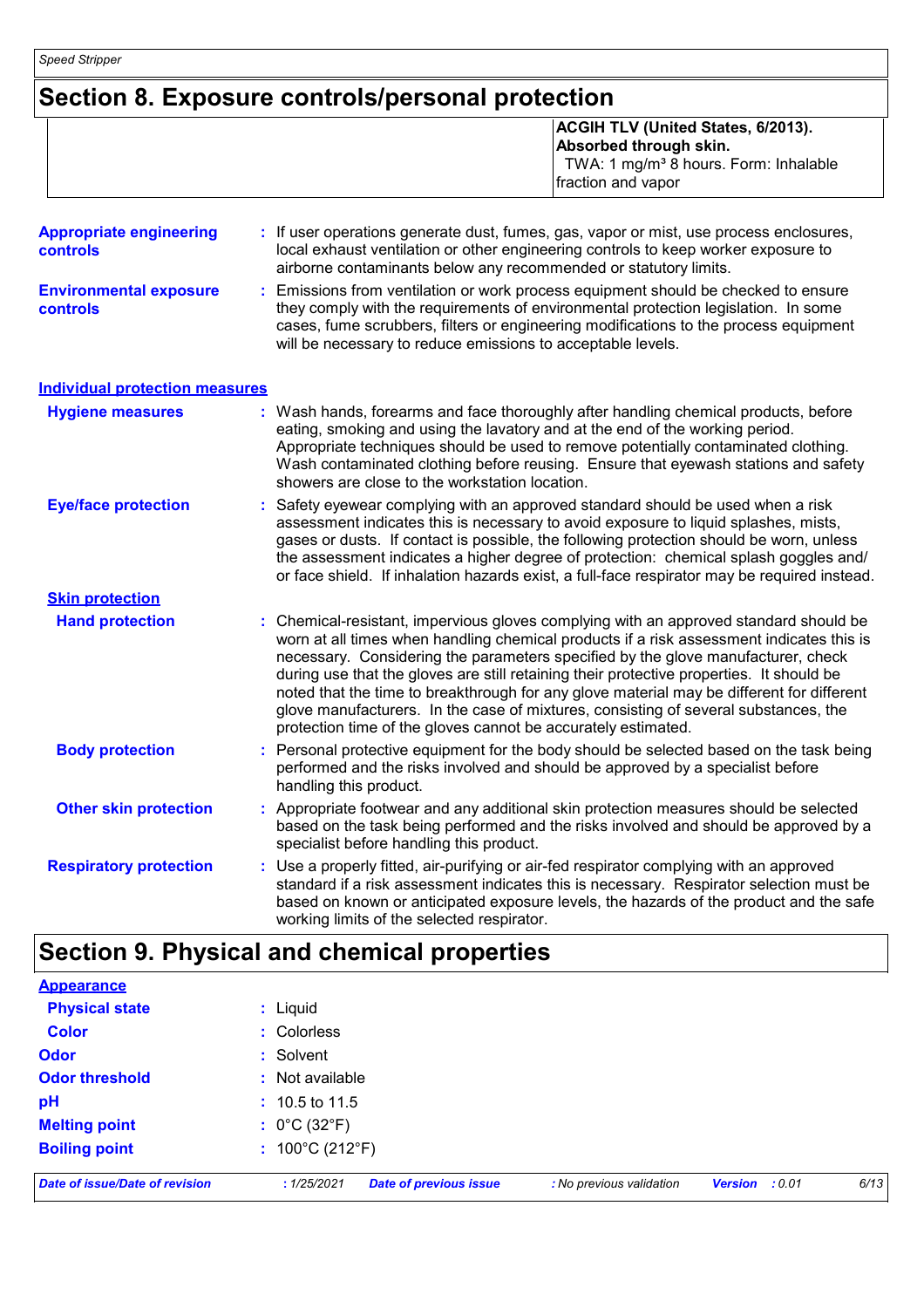### **Section 9. Physical and chemical properties**

| <b>Flash point</b>                                | : Closed cup: >93.334°C (>200°F)                                                                                                                |
|---------------------------------------------------|-------------------------------------------------------------------------------------------------------------------------------------------------|
| <b>Evaporation rate</b>                           | : Not available                                                                                                                                 |
| <b>Flammability (solid, gas)</b>                  | $:$ Not available                                                                                                                               |
| Lower and upper explosive<br>(flammable) limits   | : Not available                                                                                                                                 |
| <b>Vapor pressure</b>                             | $:$ <4 kPa (<30 mm Hg) [room temperature]                                                                                                       |
| <b>Vapor density</b>                              | : <1 [Air = 1]                                                                                                                                  |
| <b>Specific gravity</b>                           | $: 0.98$ g/cm <sup>3</sup>                                                                                                                      |
| <b>Solubility</b>                                 | : Not available                                                                                                                                 |
| <b>Partition coefficient: n-</b><br>octanol/water | : Not available                                                                                                                                 |
| <b>Auto-ignition temperature</b>                  | : Not available                                                                                                                                 |
| <b>Viscosity</b>                                  | : Not available                                                                                                                                 |
| <b>VOC content</b>                                | $: 24.9\%$                                                                                                                                      |
|                                                   | VOCs are calculated following the requirements under 40 CFR, Part 59, Subpart C for Consumer Products and Subpart D for Architectural Coatings. |

### **Section 10. Stability and reactivity**

| <b>Reactivity</b>                                   | : No specific test data related to reactivity available for this product or its ingredients.              |
|-----------------------------------------------------|-----------------------------------------------------------------------------------------------------------|
| <b>Chemical stability</b>                           | : The product is stable.                                                                                  |
| <b>Possibility of hazardous</b><br><b>reactions</b> | : Under normal conditions of storage and use, hazardous reactions will not occur.                         |
| <b>Conditions to avoid</b>                          | : No specific data.                                                                                       |
| <b>Incompatible materials</b>                       | : No specific data.                                                                                       |
| <b>Hazardous decomposition</b><br>products          | : Under normal conditions of storage and use, hazardous decomposition products should<br>not be produced. |

### **Section 11. Toxicological information**

### **Information on toxicological effects**

#### **Acute toxicity**

| <b>Product/ingredient name</b> | <b>Result</b> | <b>Species</b> | <b>Dose</b>           | <b>Exposure</b> |
|--------------------------------|---------------|----------------|-----------------------|-----------------|
| 2-butoxyethanol                | LD50 Dermal   | Rat            | -2000 mg/kg           |                 |
|                                | ILD50 Oral    | Rat            | $1300$ mg/kg          |                 |
| l 2-aminoethanol               | LD50 Oral     | Rat            | 1720 mg/kg            |                 |
| Diethanolamine                 | LD50 Dermal   | Rabbit         | 12200 mg/kg           |                 |
|                                | ILD50 Oral    | Rat            | $ 710 \text{ mg/kg} $ |                 |

**Irritation/Corrosion**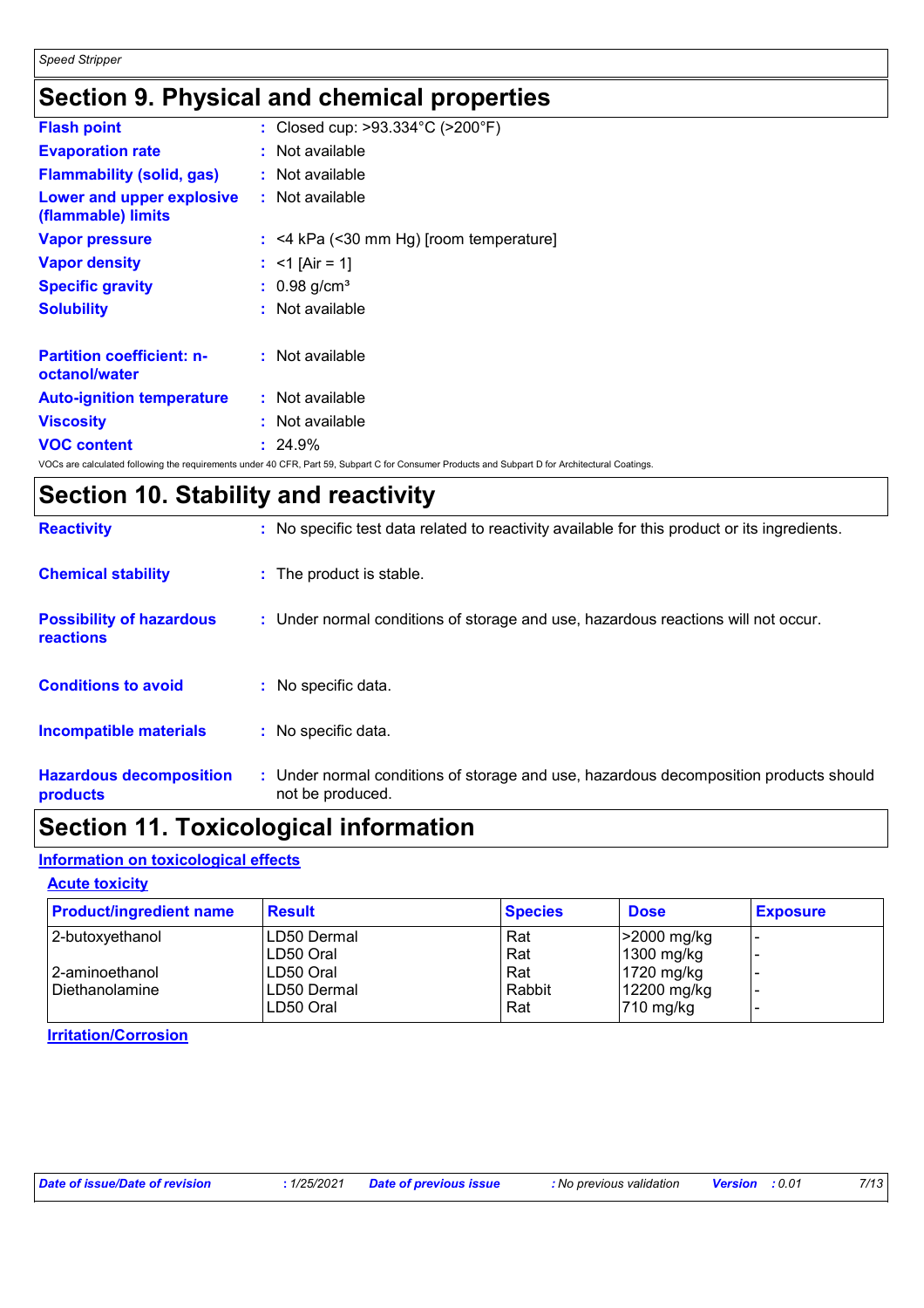### **Section 11. Toxicological information**

| <b>Product/ingredient name</b> | <b>Result</b>            | <b>Species</b> | <b>Score</b> | <b>Exposure</b>             | <b>Observation</b>       |
|--------------------------------|--------------------------|----------------|--------------|-----------------------------|--------------------------|
| 2-butoxyethanol                | Eyes - Moderate irritant | Rabbit         |              | 24 hours 100<br>milligrams  |                          |
|                                | Eyes - Severe irritant   | Rabbit         |              | 100<br>milligrams           | -                        |
|                                | Skin - Mild irritant     | Rabbit         |              | 500<br>milligrams           |                          |
| 2-aminoethanol                 | Eyes - Severe irritant   | Rabbit         |              | 250                         |                          |
|                                | Skin - Moderate irritant | Rabbit         |              | Micrograms<br>505           |                          |
| Diethanolamine                 | Eyes - Severe irritant   | Rabbit         |              | milligrams<br>24 hours 750  |                          |
|                                | Eyes - Severe irritant   | Rabbit         |              | Micrograms<br>5500          | $\overline{a}$           |
|                                | Skin - Mild irritant     | Rabbit         |              | milligrams<br>24 hours 500  | $\overline{\phantom{a}}$ |
|                                | Skin - Mild irritant     | Rabbit         |              | milligrams<br>50 milligrams |                          |

#### **Sensitization**

Not available

#### **Mutagenicity**

Not available

#### **Carcinogenicity**

Not available

#### **Classification**

| <b>Product/ingredient name</b>      | <b>OSHA</b> | <b>IARC</b> | <b>NTP</b> |
|-------------------------------------|-------------|-------------|------------|
| 2-butoxyethanol<br>l Diethanolamine |             | 2B          |            |

#### **Reproductive toxicity**

Not available

#### **Teratogenicity**

Not available

#### **Specific target organ toxicity (single exposure)**

Not available

#### **Specific target organ toxicity (repeated exposure)**

Not available

#### **Aspiration hazard**

Not available

#### **Information on the likely routes of exposure :** Not available

#### **Potential acute health effects**

| Eye contact       | : Causes serious eye damage.                                                                                                                                                                                             |
|-------------------|--------------------------------------------------------------------------------------------------------------------------------------------------------------------------------------------------------------------------|
| <b>Inhalation</b> | : May give off gas, vapor or dust that is very irritating or corrosive to the respiratory<br>system. Exposure to decomposition products may cause a health hazard. Serious<br>effects may be delayed following exposure. |

| Date of issue/Date of revision | : 1/25/2021 Date of previous issue | : No previous validation | <b>Version</b> :0.01 | 8/13 |
|--------------------------------|------------------------------------|--------------------------|----------------------|------|
|                                |                                    |                          |                      |      |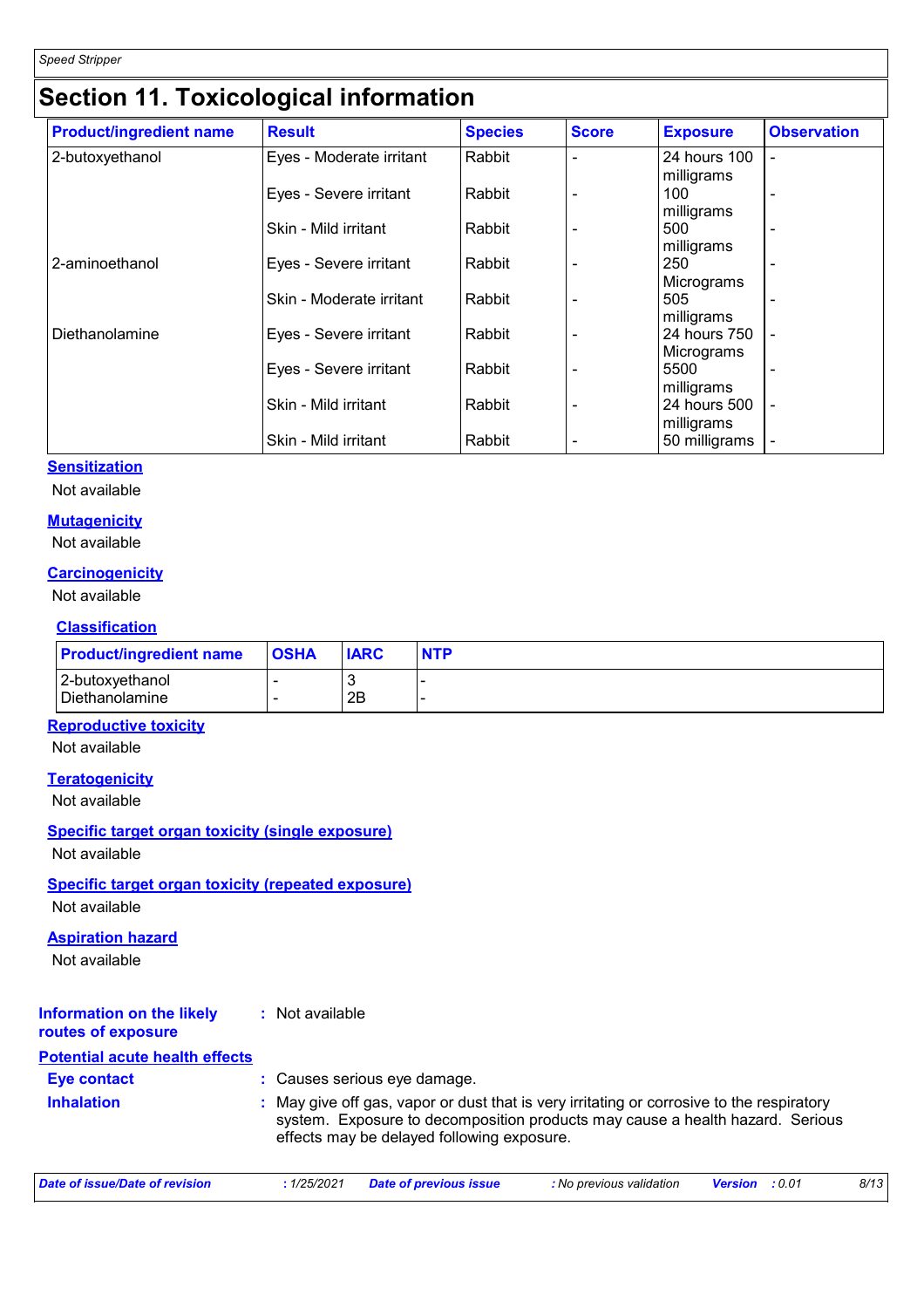## **Section 11. Toxicological information**

| <b>Skin contact</b>                     | : Causes severe burns.                                                                                 |
|-----------------------------------------|--------------------------------------------------------------------------------------------------------|
| <b>Ingestion</b>                        | : May cause burns to mouth, throat and stomach.                                                        |
|                                         |                                                                                                        |
|                                         | Symptoms related to the physical, chemical and toxicological characteristics                           |
| <b>Eye contact</b>                      | : Adverse symptoms may include the following:<br>pain<br>watering<br>redness                           |
| <b>Inhalation</b>                       | : No specific data.                                                                                    |
| <b>Skin contact</b>                     | : Adverse symptoms may include the following:<br>pain or irritation<br>redness<br>blistering may occur |
| <b>Ingestion</b>                        | : Adverse symptoms may include the following:<br>stomach pains                                         |
|                                         | Delayed and immediate effects and also chronic effects from short and long term exposure               |
| <b>Short term exposure</b>              |                                                                                                        |
| <b>Potential immediate</b><br>effects   | : Not available                                                                                        |
| <b>Potential delayed effects</b>        | : Not available                                                                                        |
| <b>Long term exposure</b>               |                                                                                                        |
| <b>Potential immediate</b><br>effects   | : Not available                                                                                        |
| <b>Potential delayed effects</b>        | : Not available                                                                                        |
| <b>Potential chronic health effects</b> |                                                                                                        |
| Not available                           |                                                                                                        |
| <b>General</b>                          | : No known significant effects or critical hazards.                                                    |
| <b>Carcinogenicity</b>                  | Suspected of causing cancer. Risk of cancer depends on duration and level of<br>exposure.              |
| <b>Mutagenicity</b>                     | : No known significant effects or critical hazards.                                                    |
| <b>Teratogenicity</b>                   | No known significant effects or critical hazards.                                                      |
| <b>Developmental effects</b>            | : No known significant effects or critical hazards.                                                    |
| <b>Fertility effects</b>                | : No known significant effects or critical hazards.                                                    |

#### **Numerical measures of toxicity**

**Acute toxicity estimates**

| <b>Route</b> | <b>ATE value</b> |
|--------------|------------------|
| Oral         | 5450.7 mg/kg     |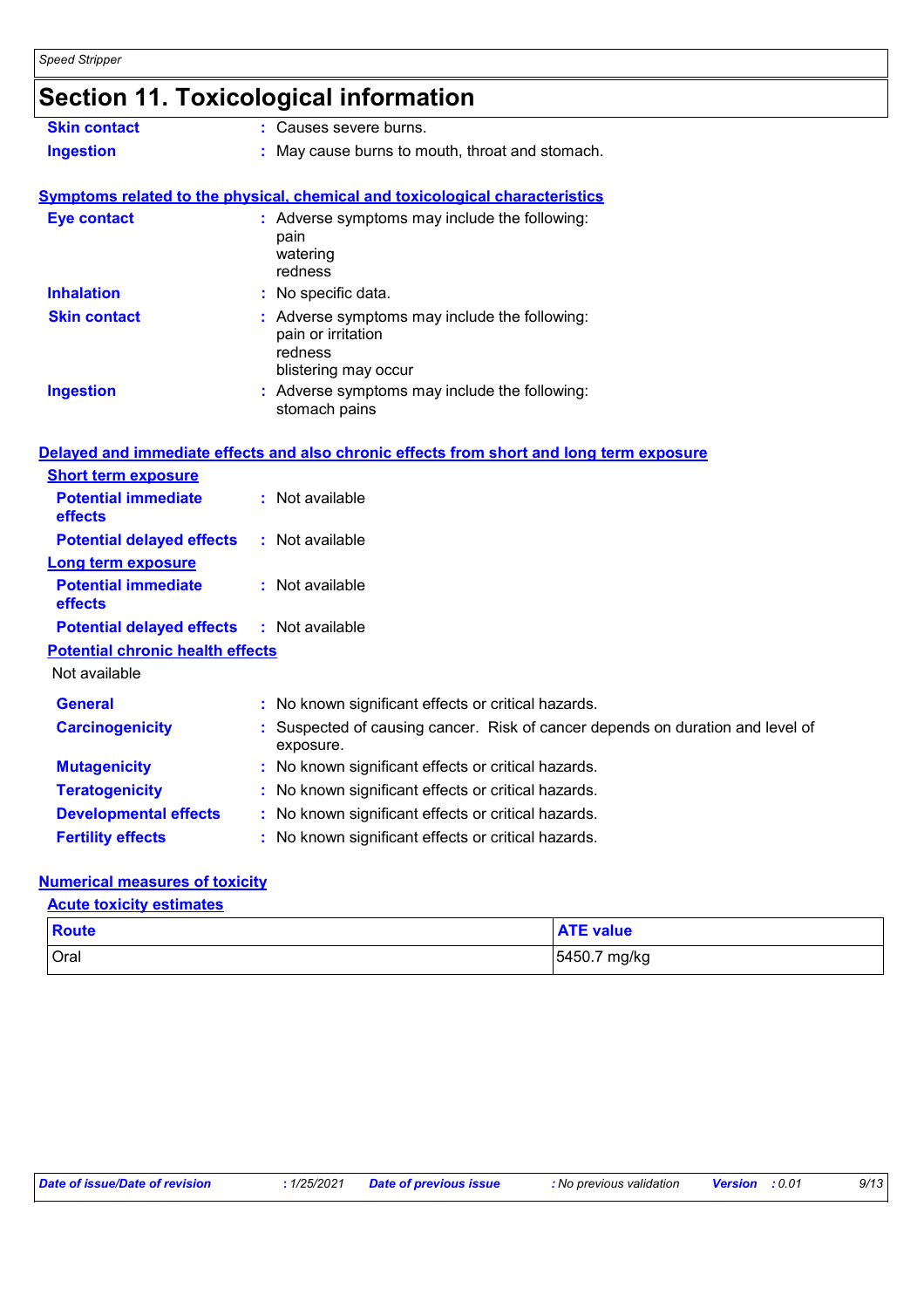### **Section 12. Ecological information**

**Toxicity**

| <b>Product/ingredient name</b> | <b>Result</b>                        | <b>Species</b>                                                               | <b>Exposure</b> |
|--------------------------------|--------------------------------------|------------------------------------------------------------------------------|-----------------|
| 2-butoxyethanol                | Acute EC50 1000 mg/l Fresh water     | Daphnia - Daphnia magna                                                      | 48 hours        |
|                                | Acute LC50 800000 µg/l Marine water  | Crustaceans - Crangon crangon                                                | 48 hours        |
|                                | Acute LC50 1250000 µg/l Marine water | Fish - Menidia beryllina                                                     | 96 hours        |
| 2-aminoethanol                 | Acute EC50 8.42 mg/l Fresh water     | Algae - Desmodesmus<br>subspicatus                                           | 72 hours        |
|                                | Acute LC50 100000 µg/l Marine water  | Crustaceans - Crangon crangon -<br>Adult                                     | 48 hours        |
|                                | Acute LC50 170000 µg/l Fresh water   | Fish - Carassius auratus                                                     | 96 hours        |
| Diethanolamine                 | Acute EC50 12 mg/l Fresh water       | Algae - Pseudokirchneriella<br>subcapitata                                   | 96 hours        |
|                                | Acute LC50 28800 µg/l Fresh water    | Crustaceans - Ceriodaphnia<br>I dubia - Neonate                              | 48 hours        |
|                                | Acute LC50 2150 µg/l Fresh water     | Daphnia - Daphnia pulex                                                      | 48 hours        |
|                                | Acute LC50 100 mg/l Fresh water      | Fish - Pimephales promelas -<br>Juvenile (Fledgling, Hatchling,<br>Weanling) | 96 hours        |

#### **Persistence and degradability**

Not available

#### **Bioaccumulative potential**

| <b>Product/ingredient name</b> | $\mathsf{LogP}_\mathsf{ow}$ | <b>BCF</b> | <b>Potential</b> |
|--------------------------------|-----------------------------|------------|------------------|
| 2-butoxyethanol                | 0.81                        |            | low              |
| 2-aminoethanol                 | $-1.31$                     |            | low              |
| Diethanolamine                 | $-1.43$                     |            | low              |

#### **Mobility in soil**

**Soil/water partition coefficient (KOC) :** Not available

**Other adverse effects** : No known significant effects or critical hazards.

### **Section 13. Disposal considerations**

The generation of waste should be avoided or minimized wherever possible. Disposal of this product, solutions and any by-products should at all times comply with the requirements of environmental protection and waste disposal legislation and any regional local authority requirements. Dispose of surplus and non-recyclable products via a licensed waste disposal contractor. Waste should not be disposed of untreated to the sewer unless fully compliant with the requirements of all authorities with jurisdiction. Waste packaging should be recycled. Incineration or landfill should only be considered when recycling is not feasible. This material and its container must be disposed of in a safe way. Care should be taken when handling emptied containers that have not been cleaned or rinsed out. Empty containers or liners may retain some product residues. Avoid dispersal of spilled material and runoff and contact with soil, waterways, drains and sewers. **Disposal methods :**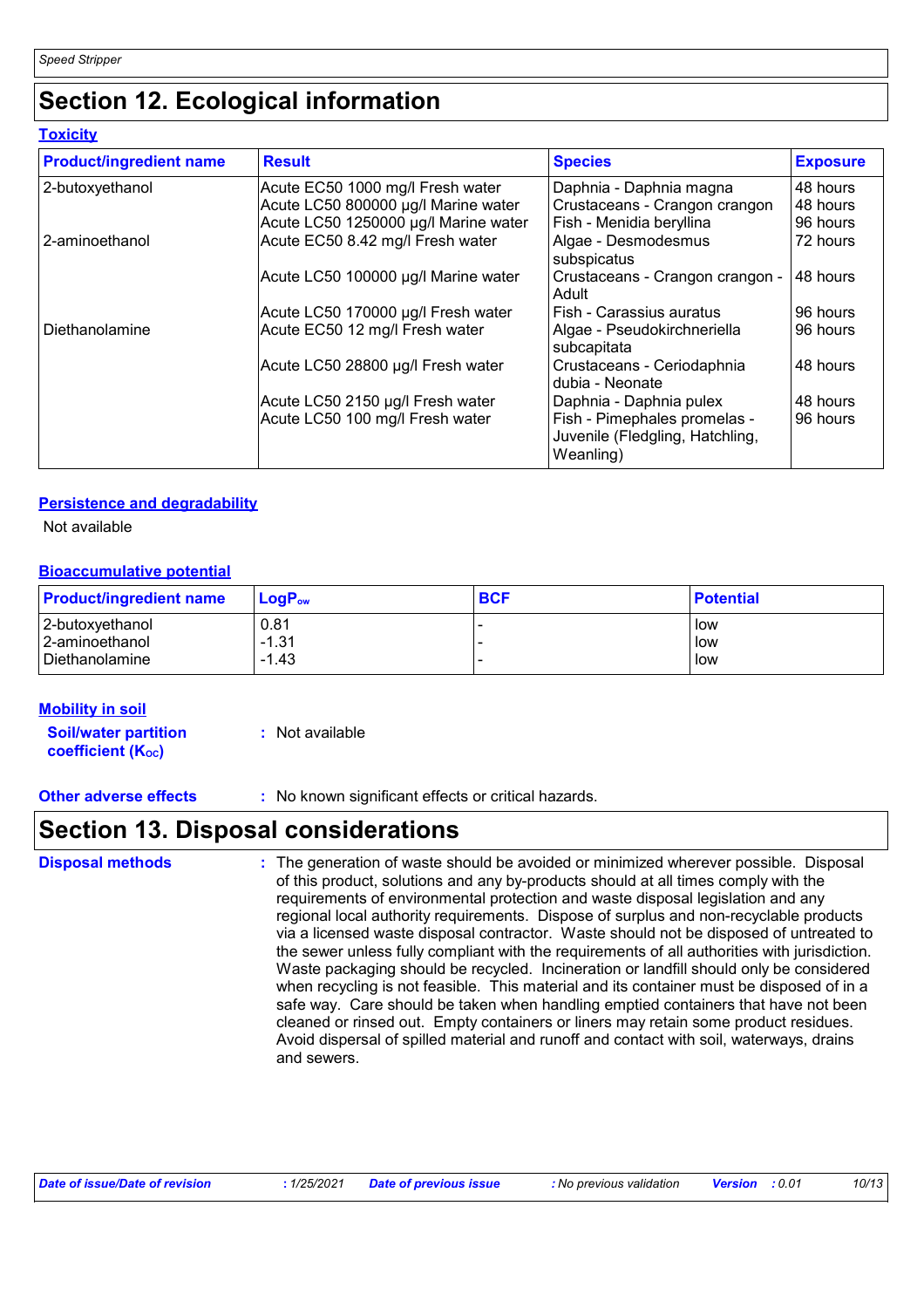### **Section 14. Transport information**

|                                      | <b>DOT Classification</b>                           | <b>IMDG</b>                                         | <b>IATA</b>                                        |
|--------------------------------------|-----------------------------------------------------|-----------------------------------------------------|----------------------------------------------------|
| <b>UN number</b>                     | <b>UN1719</b>                                       | <b>UN1719</b>                                       | <b>UN1719</b>                                      |
| <b>UN proper shipping</b><br>name    | Caustic alkali liquids, n.o.<br>s. (2-aminoethanol) | Caustic alkali liquids, n.o.<br>s. (2-aminoethanol) | Caustic alkali liquids, n.o.s.<br>(2-aminoethanol) |
| <b>Transport hazard</b><br>class(es) | 8<br>≫≚ ∉<br>CORROSIVE                              | 8<br>不导                                             | 8<br><u>교소</u>                                     |
| <b>Packing group</b>                 | III                                                 | III                                                 | Ш                                                  |
| <b>Environmental</b><br>hazards      | No.                                                 | No.                                                 | No.                                                |
| <b>Additional</b><br>information     |                                                     |                                                     |                                                    |

**Special precautions for user Transport within user's premises:** always transport in closed containers that are **:** upright and secure. Ensure that persons transporting the product know what to do in the event of an accident or spillage.

**Transport in bulk according to Annex II of MARPOL and the IBC Code :** Not available

### **Section 15. Regulatory information**

**U.S. Federal regulations : United States inventory (TSCA 8b)**: All components are listed or exempted.

**Clean Air Act Section 112 (b) Hazardous Air Pollutants (HAPs) :** Not listed **SARA 311/312 Classification :** Immediate (acute) health hazard

Delayed (chronic) health hazard

#### **Composition/information on ingredients**

| <b>Name</b>      | $\frac{9}{6}$ | <b>Fire</b> | <b>Sudden</b><br><b>hazard release of</b><br><b>pressure</b> | <b>Reactive</b> | <b>Immediate</b><br>(acute)<br>health<br>hazard | <b>Delayed</b><br>(chronic)<br>health<br>hazard |
|------------------|---------------|-------------|--------------------------------------------------------------|-----------------|-------------------------------------------------|-------------------------------------------------|
| 2-butoxvethanol  | $10 - 30$     | Yes.        | No.                                                          | IN <sub>o</sub> | Yes.                                            | No.                                             |
| 2-aminoethanol   | 1 - 5         | Yes.        | No.                                                          | IN <sub>o</sub> | Yes.                                            | No.                                             |
| l Diethanolamine | $0 - 1$       | No.         | No.                                                          | INo.            | Yes.                                            | Yes.                                            |

#### **SARA 313**

|                                           | <b>Product name</b> | <b>CAS number</b> | $\frac{9}{6}$ |
|-------------------------------------------|---------------------|-------------------|---------------|
| <b>Form R - Reporting</b><br>requirements | l 2-butoxvethanol   | $111 - 76 - 2$    | 20.6          |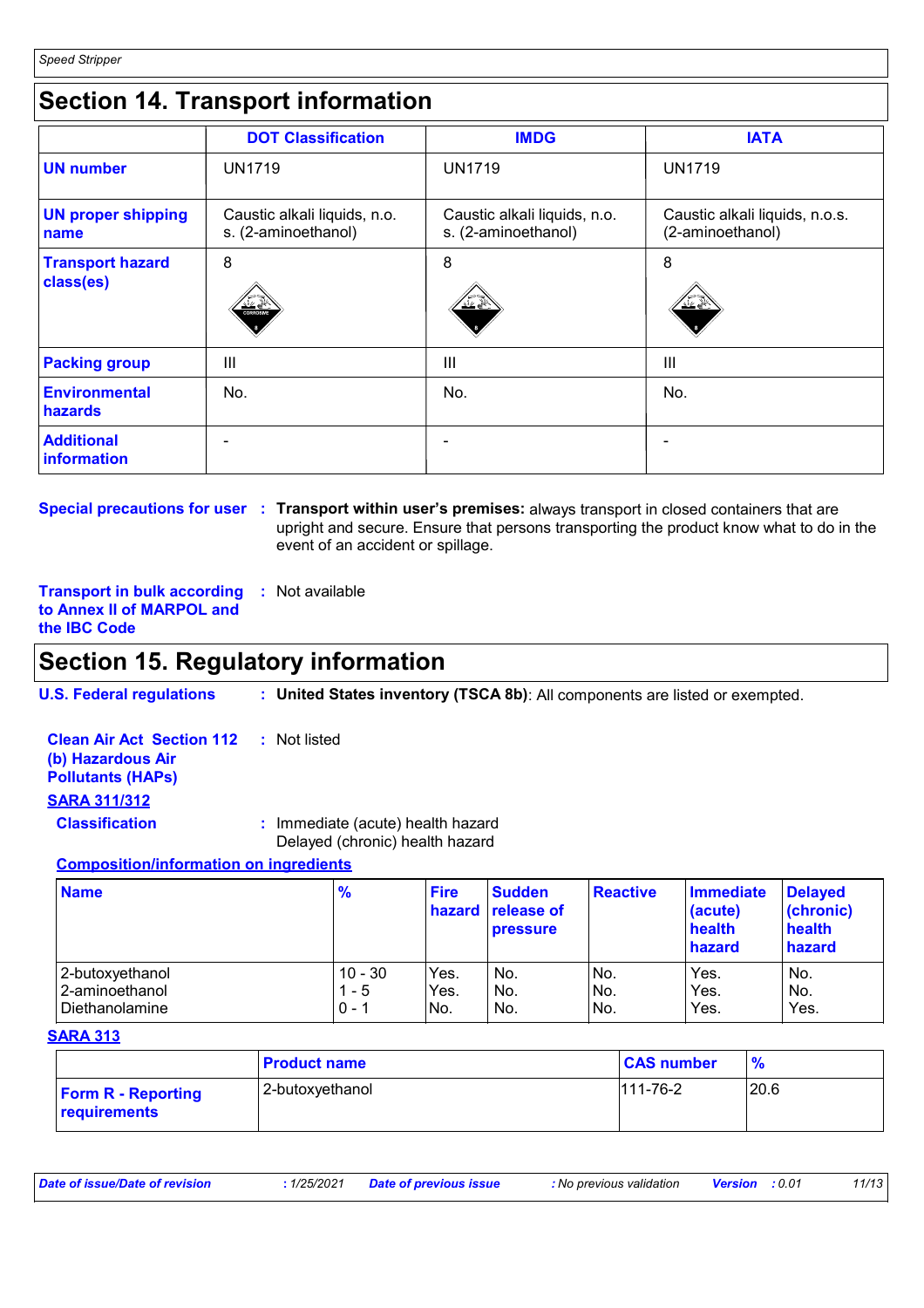### **Section 15. Regulatory information**

SARA 313 notifications must not be detached from the SDS and any copying and redistribution of the SDS shall include copying and redistribution of the notice attached to copies of the SDS subsequently redistributed.

#### **State regulations**

#### **California Prop. 65**

**WARNING**: Cancer - www.P65Warnings.ca.gov.

| <b>Ingredient name</b> | <b>Cancer</b> | <b>Reproductive</b> | No significant risk Max acceptable<br><b>level</b> | dosage |
|------------------------|---------------|---------------------|----------------------------------------------------|--------|
| l Diethanolamine       | Yes.          | No.                 | No.                                                | No.    |

#### **International regulations**

**Canada inventory :** All components are listed or exempted.

### **Section 16. Other information**

**Hazardous Material Information System (U.S.A.)**



**Caution: HMIS® ratings are based on a 0-4 rating scale, with 0 representing minimal hazards or risks, and 4 representing significant hazards or risks. Although HMIS® ratings and the associated label are not required on SDSs or products leaving a facility under 29 CFR 1910.1200, the preparer may choose to provide them. HMIS® ratings are to be used with a fully implemented HMIS® program. HMIS® is a registered trademark and service mark of the American Coatings Association, Inc.**

**The customer is responsible for determining the PPE code for this material. For more information on HMIS® Personal Protective Equipment (PPE) codes, consult the HMIS® Implementation Manual.**

**National Fire Protection Association (U.S.A.)**



**Reprinted with permission from NFPA 704-2001, Identification of the Hazards of Materials for Emergency Response Copyright ©1997, National Fire Protection Association, Quincy, MA 02269. This reprinted material is not the complete and official position of the National Fire Protection Association, on the referenced subject which is represented only by the standard in its entirety.**

**Copyright ©2001, National Fire Protection Association, Quincy, MA 02269. This warning system is intended to be interpreted and applied only by properly trained individuals to identify fire, health and reactivity hazards of chemicals. The user is referred to certain limited number of chemicals with recommended classifications in NFPA 49 and NFPA 325, which would be used as a guideline only. Whether the chemicals are classified by NFPA or not, anyone using the 704 systems to classify chemicals does so at their own risk.**

| <u>History</u>                    |                          |
|-----------------------------------|--------------------------|
| Date of printing                  | : 1/25/2021              |
| Date of issue/Date of<br>revision | : 1/25/2021              |
| Date of previous issue            | : No previous validation |